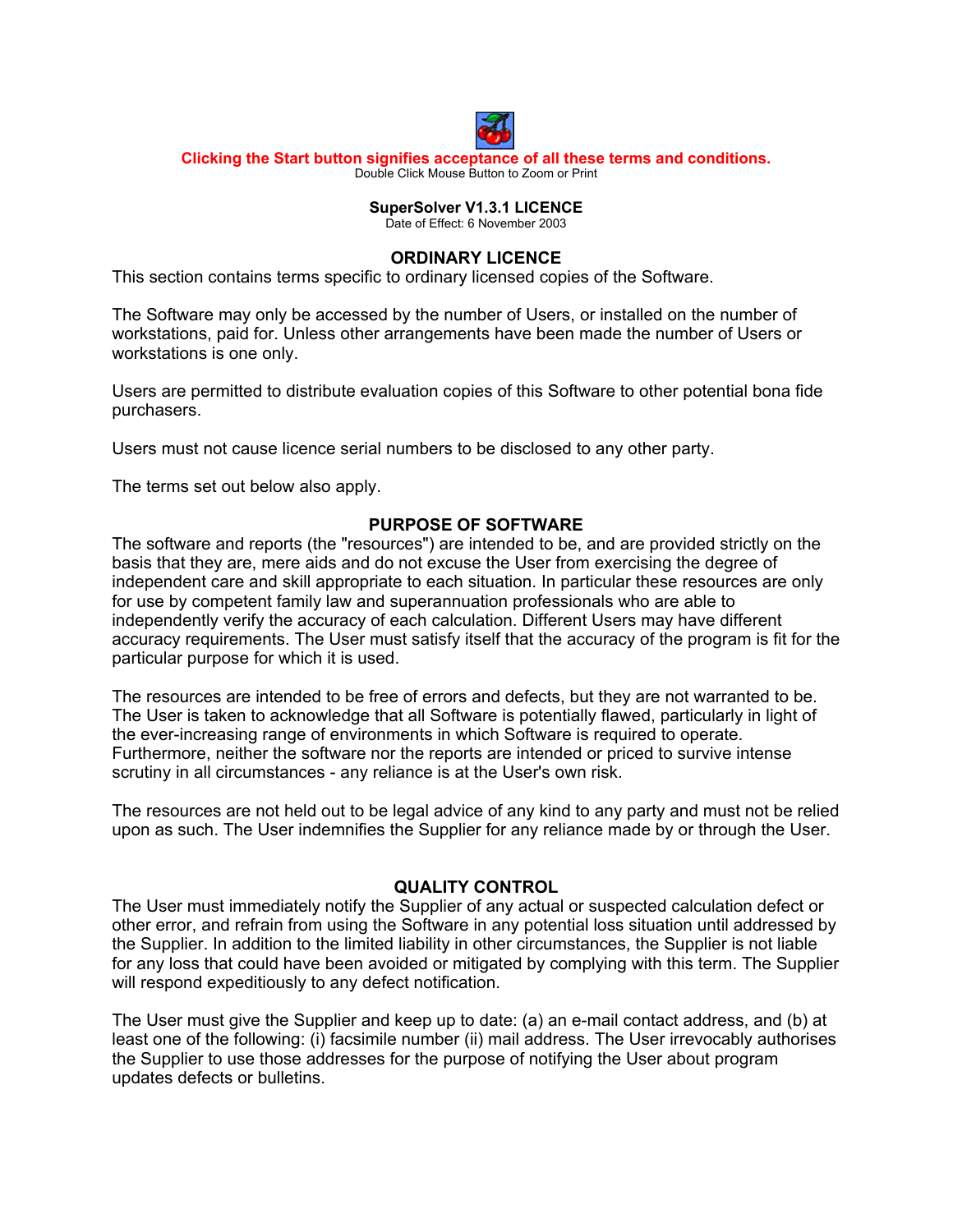If required by notice from the Supplier, the User must forthwith update its version(s) of the Software, but only if the Software is provided to the User for free download from the Internet. This term may be modified by the particular supply arrangement between the parties.

# **LIMITATION OF LIABILITY**

To the extent allowed by law the Suppliers' liability for any direct or indirect loss is limited at the Supplier's sole discretion:

(a) In connection with supplied goods to:

- (i) the replacement of the goods or the supply of equivalent goods;
- (ii) the repair of the goods;
- (iii) the payment of the cost of replacing the goods or of acquiring equivalent goods;
- (iv) the payment of the cost of having the goods repaired; or

(a) In connection with supplied services to:

- (i) the supplying of the services again; or
- (ii) the payment of the cost of having the services supplied again.

The Supplier and User each acknowledge that the Supplier provides this Software under licence from its own Licensors and that no representations have been made by, and no liability whatsoever attaches to, such Licensor's or their agents heirs and assigns.

# **AMENDMENT OF LICENCE**

The Supplier may amend the licence and conditions of use from time to time but may not unilaterally charge any fee unless expressly authorised. Notice will be deemed to be sufficient if and when published to the Internet at the address below.

The current wording is published at http://www.lawtech.com.au/ss/lic\_ord.pdf

# **SUPPORT**

Unless other arrangements have been entered into, the Software price has not allowed for significant direct support by the Supplier. Therefore, before contacting the Supplier for assistance, the User must follow the following procedure:

1. Consult the on-line help that is built into the Software. It can be accessed through the main menu or through the help speedbutton on the main toolbar. It can also be accessed directly by positioning the cursor on the item of interest and pressing F1.

2. Consult the manual if supplied, including the Table of Contents and Index.

3. Having followed those steps, the User may contact the Supplier through the e-mail facility built into the Software. Go to the main menu and select Help|Ask Lawtech. This will create a new e-mail that has been properly addressed to the appropriate Lawtech department.

# **OTHER**

This licence expressly forbids any use or analysis for the purpose of reproducing, reengineering or producing a similar Software product, and breach of this condition is agreed to sound in damages equal to the commercial loss (if any) occasioned to the Supplier.

Violation of the terms of this licence that restrict the permitted number of users and/or